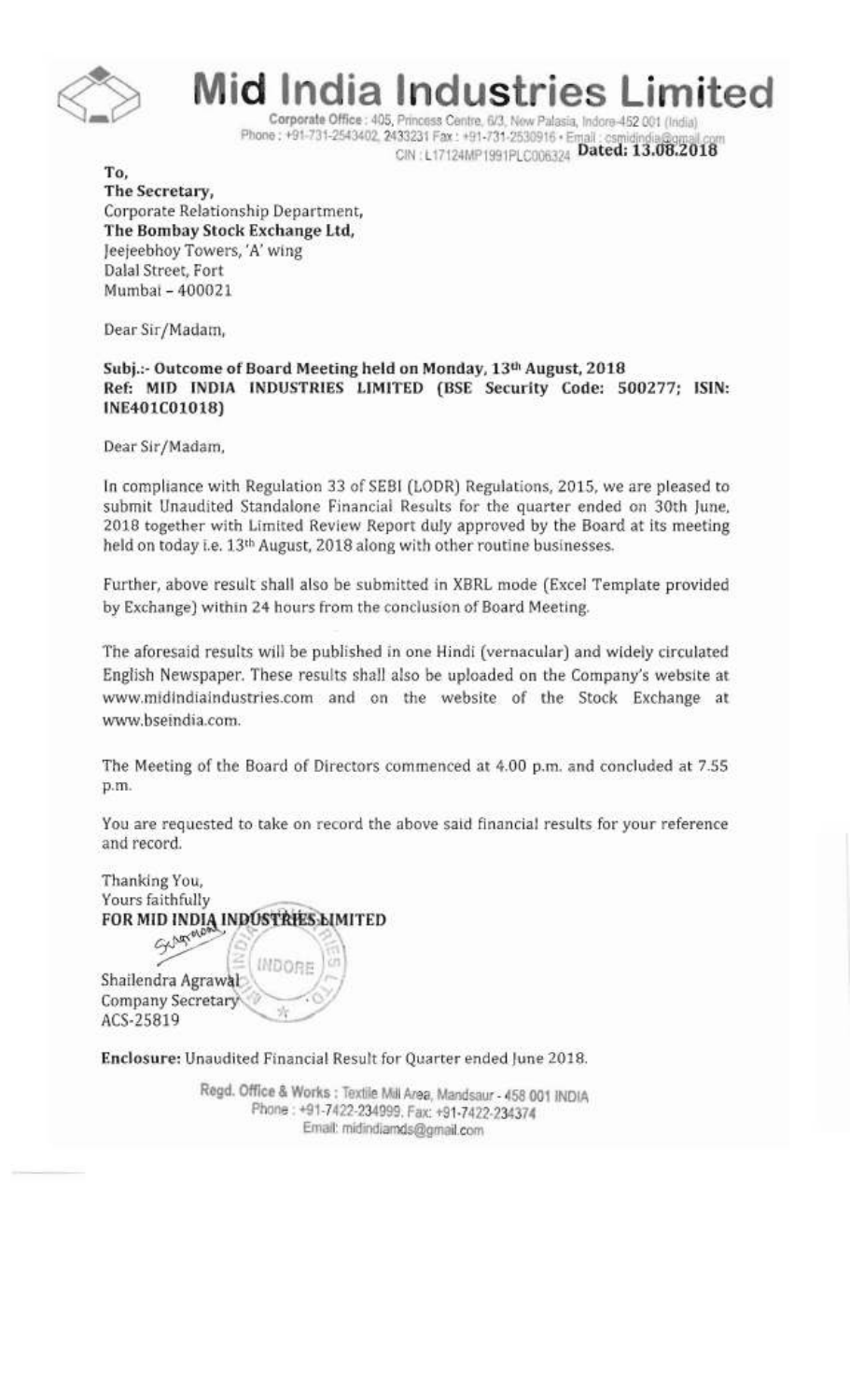Chartered Accountants

L. Lasod (0 Associates



118-A, Bansi Trade Centre, 581/5, M.G. Road, Indore-1 CO 4069169 Cell: 98260-26047 e-mail: clasod18@gmail.com

## **LIMITED REVIEW REPORT**

To, The Board of Directors Mid India Industries Limited, Indore

We have reviewed the accompanying statement of unaudited standalone fmancial results ('the Statements') of *Mis.* MID INDIA INDUSTRIES LIMITED,('the Company) for the quarter ended on 30<sup>th</sup> June 2018 attached herewith, being submitted by the Company pursuant to the Regulation 33 of the SEBI (Listing Obligations and Disclosure Requirements) Regulations, 2015 (Listing Regulations) read with SEBI Circular Number CIR/CFD/FAC/62/2016 dated  $5<sup>th</sup>$  July, 2016.

This statement is the responsibility of the Company's Management and has been approved by the Board of Directors. Our responsibility is to issue a report on these financial statements based on our review.

We conducted our review in accordance with the Standard on Review Engagement (SRE) 2410, "Review of Interim Financial Information Performed by the Independent Auditors of the Entity" issued by the Institute of Chartered Accountants of India. This standard requires that we plan and perform the review to obtain moderate assurance limited primarily to inquiries of company personnel and analytical procedures applied to the financial data and thus provide less assurance than an audit conducted in accordance with the generally accepted auditing standards, the objective of which is expression of an opinion regarding the financial statements taken as whole. We have not performed an audit and accordingly, we do not express an audit opinion.



**Branch (II): Branch** (II): (2) 0294-2421437, Cell : 94141-56086 00731-4080 78, 0294-2421437, Cell : 94141-56086

405, Sundaram Appt. Biabani, INDORE-452 002 1st Floor, 13, Ashwini Bazar, UDAIPUR (Raj.) - 313 001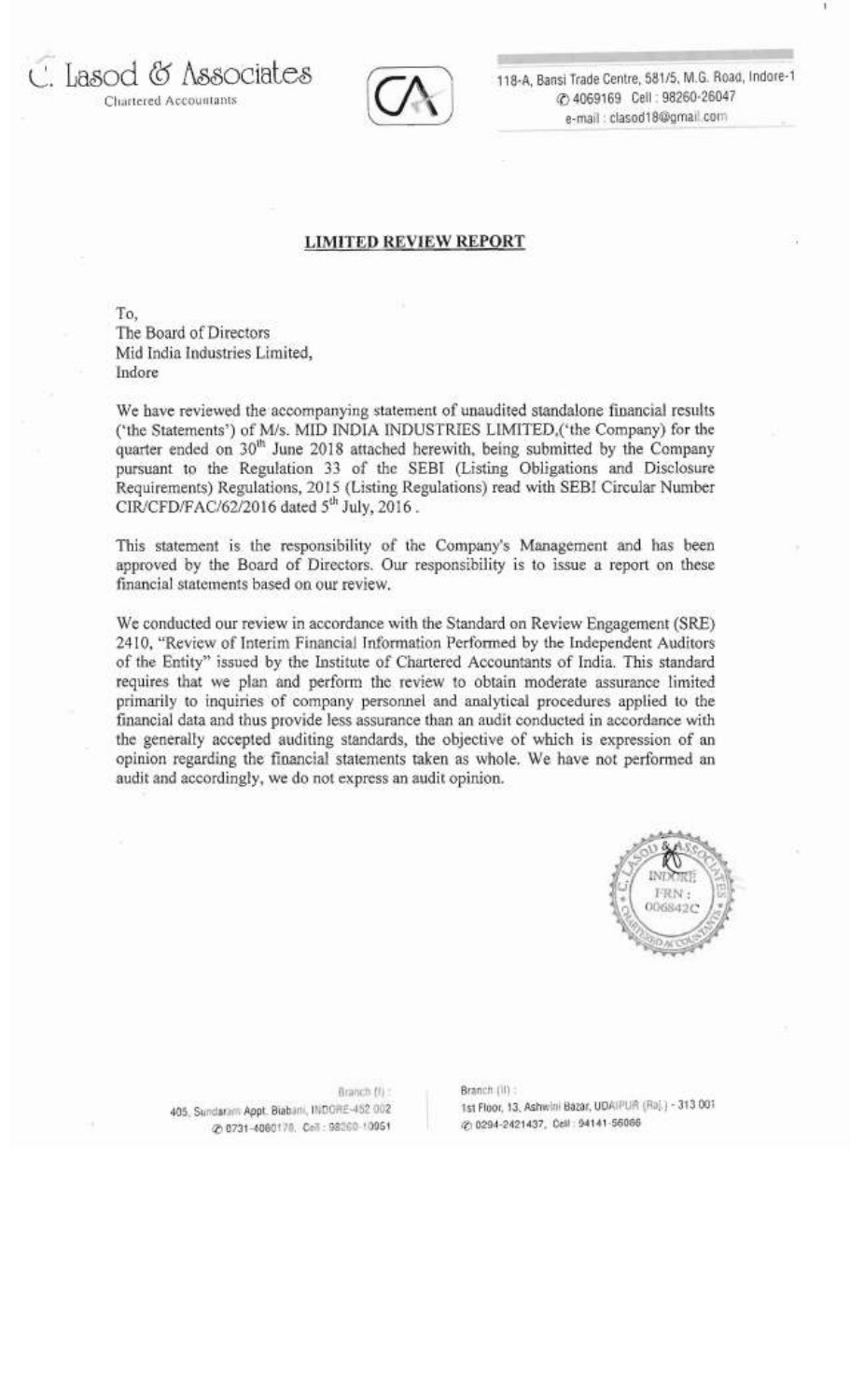Based on our review conducted as above, nothing has come to our attention except mention below that causes us to believe that the accompanying statements of unaudited financial results prepared in accordance with applicable Indian Accounting Standards ('Ind AS') prescribed under section 133 of the Companies Act, 2013 read with relevant rules issued there under other recognized accounting practices and policies has not disclosed the infonnation required to be disclosed in terms of Regulation 33 of the SEBI (Listing Obligations and Disclosure Requirements) Regulations, 2015 read with SEBI circular dated 5July 2016 including the manner in which it is to be disclosed, or that it contains any material misstatement.

Emphasis of Matters ;

- 1. The total losses of the company have wiped off the net worth of the company. However in the opinion of management the going concern of the company is still intact and has not got defeated, as the company is usually carrying on manufacturing and trading activities. However the management is looking to cut the operational cost and other suitable measures to stabilize the financial position of the company.
- 2. The company has not properly complied with "IND AS 19 Employee Benefits" to the extent that the liability in respect of gratuity payable to employees is not actuarially determined by using project unit credit method. Our opinion is not modified in respect of these matters.

For C. Lasod & Associates Chartered Accountants Firm Reg. No.:006842C f

CA Chandan Jain



Place: Indore Partner Date: 13/08/2018 M. No. 075062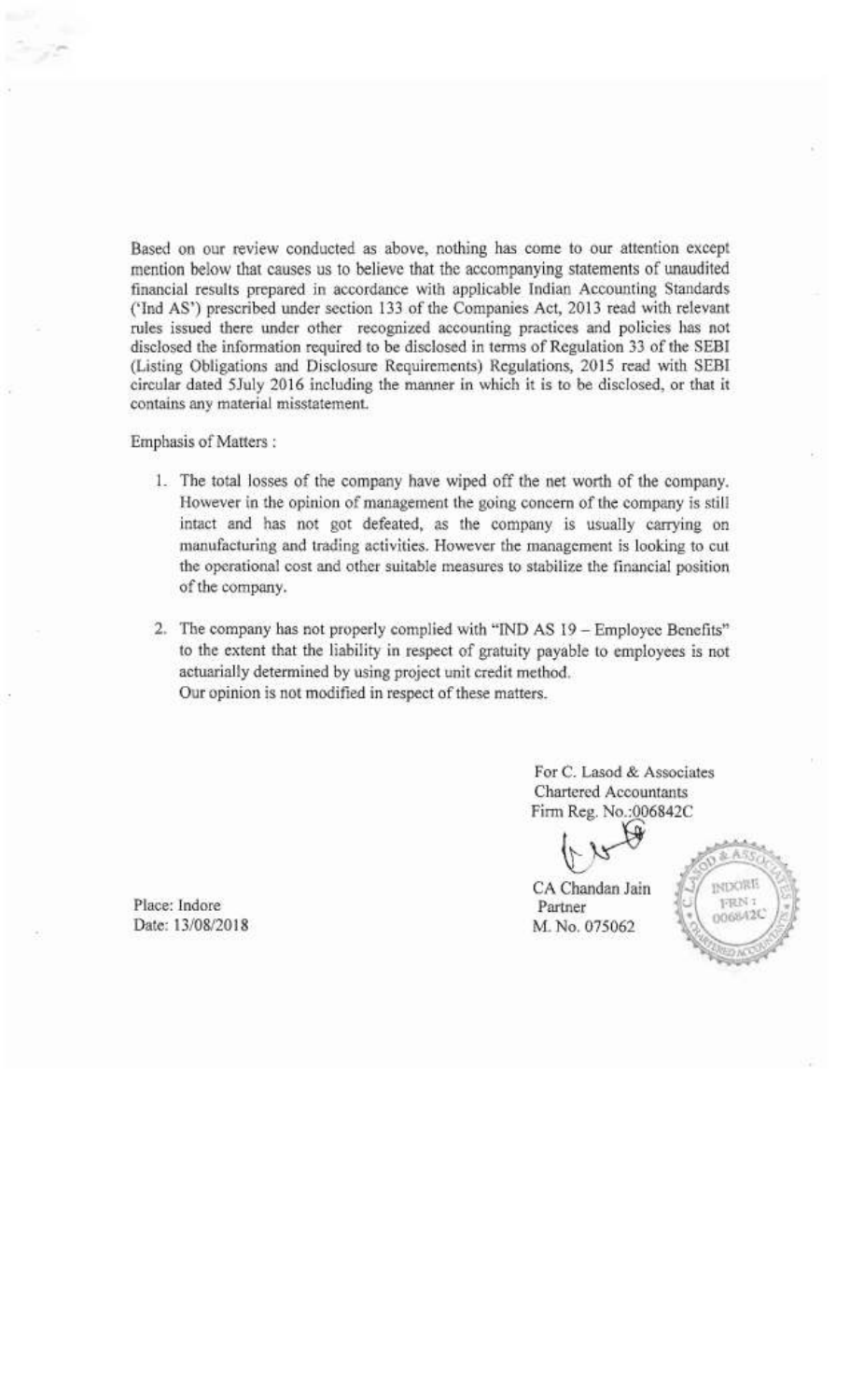## Mid India Industries Limited Regd. Office: Textile Mill Area, Mandsaur-458001 (M.P.) STATEMENT OF UNAUDITED FINANCIAL RESULTS FOR THE QUARTER ENDED ON 30th JUNE 2018

|                                                                                   | CIN:L17200MP1991PLC006324       |                                                                       |                              | (Rs. in Lakhs except EPS)               |  |  |
|-----------------------------------------------------------------------------------|---------------------------------|-----------------------------------------------------------------------|------------------------------|-----------------------------------------|--|--|
| <b>Particulars</b>                                                                | 3 months<br>ended<br>30/06/2018 | Corresponding 3<br>months ended in<br>the previous year<br>30/06/2017 | 3 months ended<br>31/03/2018 | Previous year<br>ended on<br>31/03/2018 |  |  |
| Part I                                                                            | <b>Unaudited</b>                | Unaudited                                                             | Audited                      | Audited                                 |  |  |
| Revenue from operations                                                           | 588.17                          | 591.40                                                                | 669 95                       | 2,267.24                                |  |  |
| Other Income                                                                      | 0.99                            | 0.97                                                                  | (3.23)                       | 3.24                                    |  |  |
| Total Revenue (1+11)                                                              | 589.16                          | 592 37                                                                | 666.72                       | 2.270.48                                |  |  |
| Expenses<br>w                                                                     |                                 |                                                                       |                              |                                         |  |  |
| (a) Cost of materials consumed                                                    | 392.56                          | 361.95                                                                | 280.35                       | 1,336.12                                |  |  |
| (b) Purchases of stock-in-trade                                                   | 43.93                           | 33.03                                                                 | 70.13                        | 139.90                                  |  |  |
| (c) Changes in inventories of finished goods, work-in-progress and stock-in-trade | 32 33                           | 23.26                                                                 | 35 20                        | 169.88                                  |  |  |
| (d) Employee benefits expense                                                     | 74.90                           | 98.45                                                                 | 121.79                       | 400.24                                  |  |  |
| (c) Depreciation and amortisation expense                                         | 6.75                            | 8.73                                                                  | 6.74                         | 26.92                                   |  |  |
| (p) Finance Cost                                                                  |                                 | 0.06                                                                  | (0.01)                       | 0.02                                    |  |  |
| (f) Other Expenses                                                                | 111.28                          | 156.83                                                                | 215.21                       | 631.59                                  |  |  |
| <b>Total Expenses</b>                                                             | 661.75                          | 680.31                                                                | 729.41                       | 2,704.67                                |  |  |
| Profit /(Loss) before Exceptional Items and tax (III-VI)                          | (72.59)                         | (87.94)                                                               | (62.69)                      | (434.19)                                |  |  |
| <b>Exceptional Items</b><br>٧I                                                    | ÷                               | ÷                                                                     | w                            | 5.25                                    |  |  |
| Profit(+)/Loss(-) from ardinary activities before tas (V-VI)<br>Vil               | (72.59)                         | (87.94)                                                               | (62.69)                      | (42894)                                 |  |  |
| VIII Tax expense                                                                  | $\overline{\phantom{a}}$        |                                                                       | ×.                           |                                         |  |  |
| <b>Current Tax</b>                                                                | ÷                               | ÷                                                                     | ÷                            | ÷                                       |  |  |
| Deferred Tax                                                                      |                                 |                                                                       |                              |                                         |  |  |
| Profit / (Loss) for the period (from continuing operation)(VII-VIII)<br>IΧ.       | (72.59)                         | (87.94)                                                               | (62.69)                      | (428.94)                                |  |  |
| Profit / (Loss) from discontinuing Operations                                     | $\tau$                          |                                                                       | ×.                           | ×                                       |  |  |
| Tax expense of discontinuing Operations<br>XI.                                    | $\sim$                          |                                                                       | $\Delta$                     |                                         |  |  |
| Profit / (Less) from discontinued Operations (after tax) (X-XI)<br>XII            | $\sim$                          | $\sim$                                                                | $\overline{\phantom{a}}$     | $\sim$                                  |  |  |
| Xili Net Profit(+)/ Loss(-) for the period (IX+XII)                               | (72.59)                         | (87.94)                                                               | (62.69)                      | (428.94)                                |  |  |
| XIV Other Comprehensive Income                                                    | $\overline{\phantom{a}}$        | ÷                                                                     | $\sim$                       | $\alpha'$                               |  |  |
| A. (i) Items that will not be reclassified to profit or loss                      |                                 |                                                                       | ۰                            | ٠                                       |  |  |
| (ii) Income tax relating to items that will not be relassified to profit or loss  | $\sim$                          | $\sim$                                                                | ÷                            | $\alpha$                                |  |  |
| B. (i) Items that will be reclassified to profit or loss                          | $\frac{1}{2}$                   | s.                                                                    | 2                            | $\overline{\phantom{a}}$                |  |  |
| (ii) Income tax relating to items that will be relassified to profit or loss      |                                 |                                                                       | ٠                            | ٠                                       |  |  |
| XV Total Comprehensive Income for the Period (XIII+XIV)                           | (72.59)                         | (87.94)                                                               | (62.69)                      | (428.94)                                |  |  |
| XVI Paid-up equity share capital (ii) Rs. 10 Each                                 | 1,630.00                        | 1,630.00                                                              | 1,630.00                     | 1,630.00                                |  |  |
| XVII Reserve excluding Revaluation Reserves as per balance sheet of previous year |                                 |                                                                       |                              | (1,871.95)                              |  |  |
| XVII Earnings Per Share                                                           |                                 |                                                                       |                              |                                         |  |  |
| a) BASIC                                                                          | (0.45)                          | (0.54)                                                                | (0.38)                       | (2.63)                                  |  |  |
| b) DILUTED                                                                        | (0.45)                          | (0.54)                                                                | (0.38)                       | (2.63)                                  |  |  |

Note:

The above results for the Quarter ended June 30, 2018 were reviewed and recommended by the Audit Committee and approved by the Board of Directors in it's meeting held on August 13. 2018. The above results have been reviewed by statutory Auditors of the company in tenns of Regulation 33 of the SEBI (Listing Obligations and Disclosure Requirements) Regulations, š 2015. The Company's Management has exercised recessary due diligence to ensure that the financial results provide a true and fair view of its affairs.

2 This statement has been prepared in accordance with the Companies (Indian Accounting Standards) Rules, 2015 (Ind AS) prescribed under section 133 of the Companies Act, 2013 and other recognised accounting practices and policies to the extent applicable.

Ind AS 115 Revellue from Contracts with Customers, mandatory for reponing periods beginning on or after April 1, 2018, replace existing revenue recognition requirements. On application 3 of Ind AS 115, there were no adjustments response to the retained earnings at April 1, 2018 and also this did not have any significant impact on recognition and measurement of revenue and relaled items in the financial results.

The Company has reported segment wise information as per Indian Accounting Standard (Ind AS-108). The operations of the Company are conducted witin India, there is no separate reportable geographical segment and the Company reported the following business segments i.e. yam division and Textile division

S The aforesaid Unaudited financial Results will be uploaded on the Company's website www.inidindiaindustries.com and will also be available on the websites of the Stock exchange i.e. www.bseindia.com for the benefit of shareholders' and investors.

6 The figures of the previous period I yent have been re-stated) re-grouped I re-arrangedl reclassified and I or recasted wherever found necessary.

Place: Indore Date: 13.08.2018

JOUS, For and on behalf of the Board ĦĦ Rakesh Kumar Jain CHATRMAN